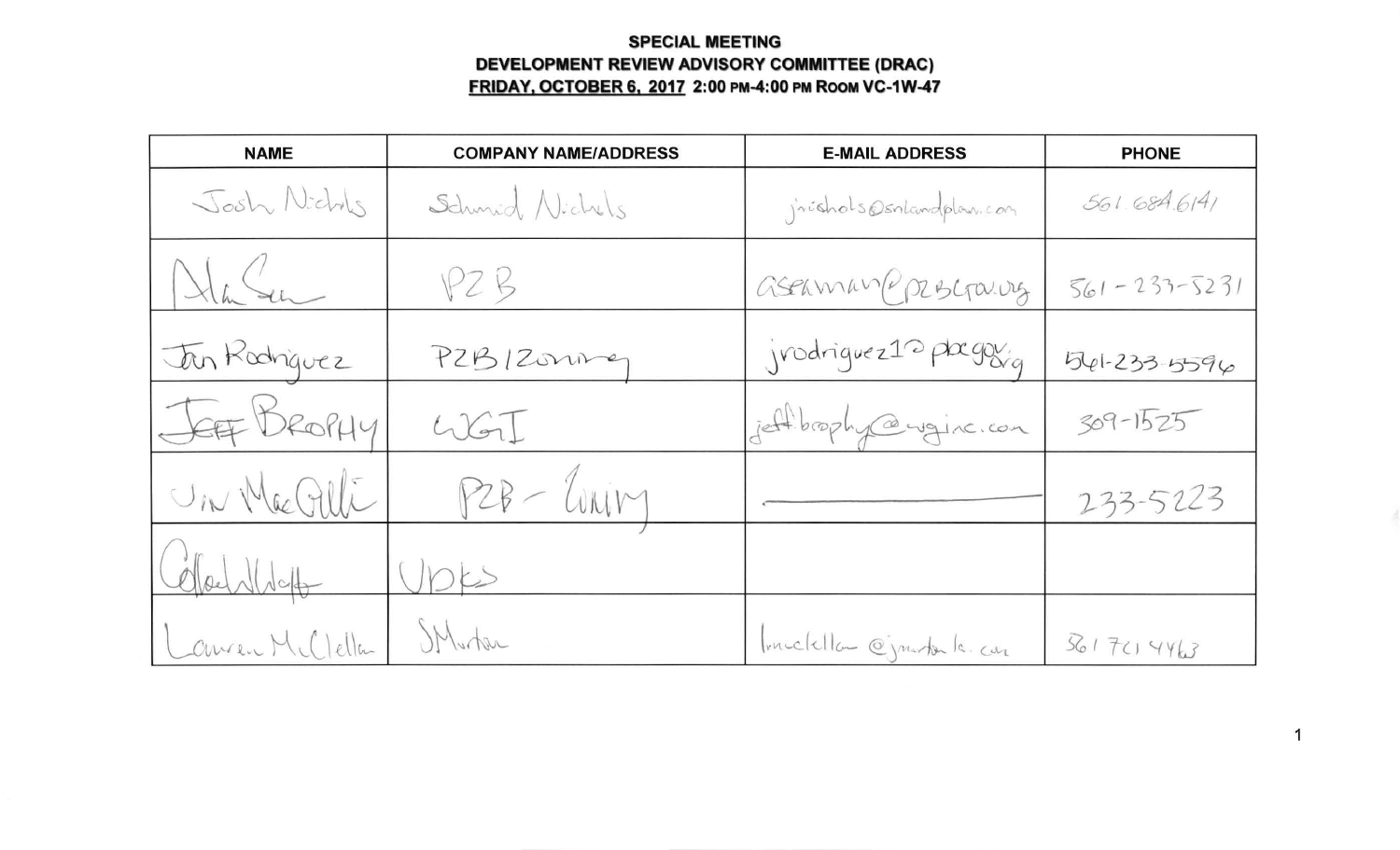## **SPECIAL MEETING** DEVELOPMENT REVIEW ADVISORY COMMITTEE (DRAC) FRIDAY, OCTOBER 6, 2017 2:00 PM-4:00 PM ROOM VC-1W-47

| <b>NAME</b> | <b>COMPANY NAME/ADDRESS</b> | <b>E-MAIL ADDRESS</b> | <b>PHONE</b> |
|-------------|-----------------------------|-----------------------|--------------|
|             | Yuanne Warnsley P2B Zoning  |                       | 233-5234     |
|             |                             |                       |              |
|             |                             |                       |              |
|             |                             |                       |              |
|             |                             |                       |              |
|             |                             |                       |              |
|             |                             |                       |              |
|             |                             |                       |              |